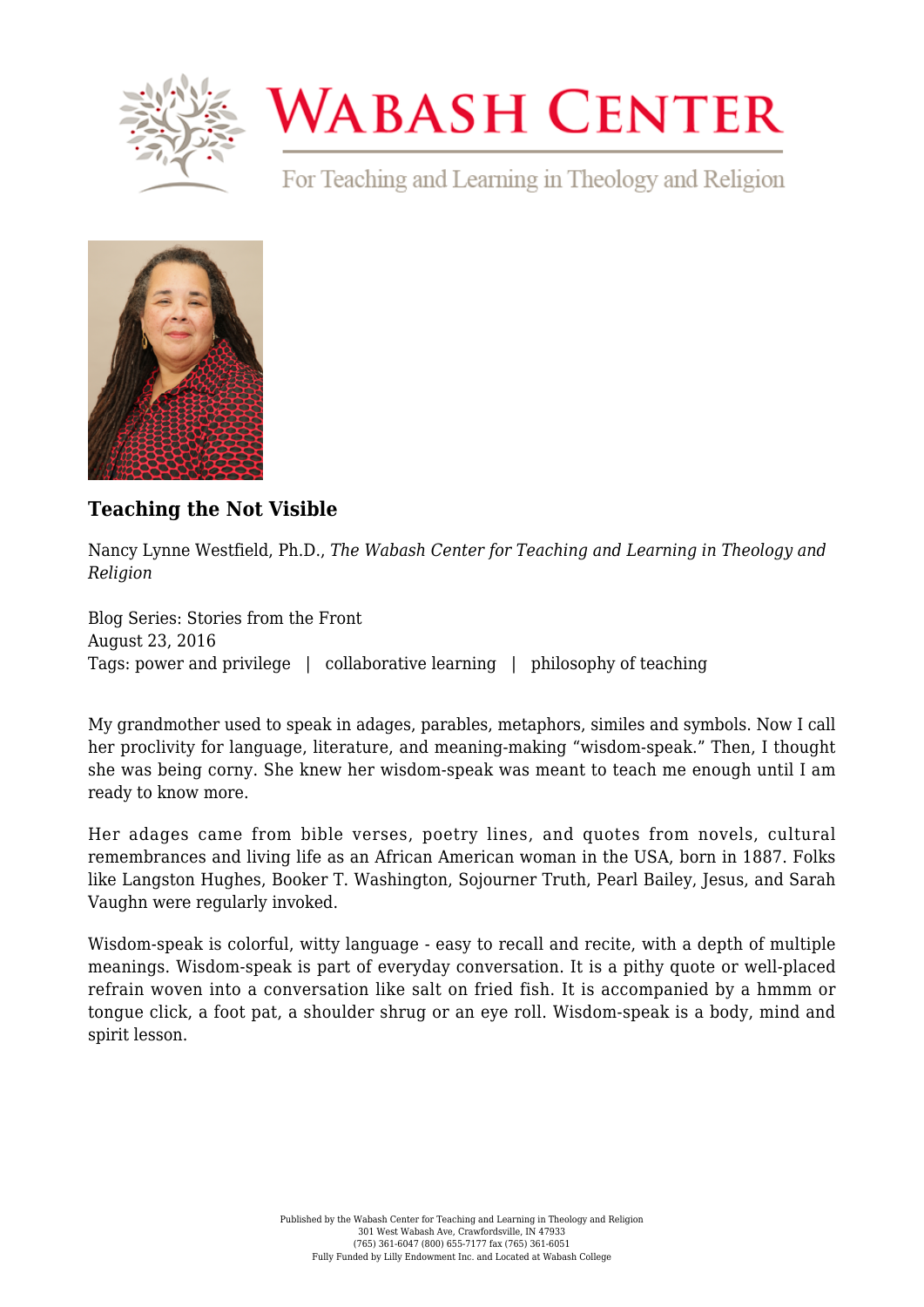

Grandmother Vyola would say, "All that is is not visible." As a child, I thought she meant that there is more to creation than what can be witnessed with the naked eye. If knowing is only about what is directly in front of us – then we miss so very much of all that is. Learning to see the invisible is the task of knowing. Learning the ways of the wind and the saints, angels, ancestors, cherubim and seraphim; the dream world and the day dreaming world; the ways of prayer and meditation are the learning of the invisible.

Then as a young adult, I decided she was talking about identity politics and the politics of domination. The genderless politics of patriarchy, with its racist undertones and dictates, considers much of "all that is" to be too much for women, many children, and most men. The truncation of imagination engineered by systems of domination and control renders the capacity of many people as inferior thus negating all that is. Poverty drastically limits opportunities for in-depth exploration – so when we meet persons who have carved out an education in the wake of social depravity we should be in awe. As a young adult, I came to understand good teaching meant finding ways of seeing the manifestations of oppression in my own classrooms, church, society, and world.

And I encountered Alice Walker and figured Grandmother Vyloa was talking about what Dr. Walker was talking about. Grandmother Vyola is resonant with novelist, poet Alice Walker's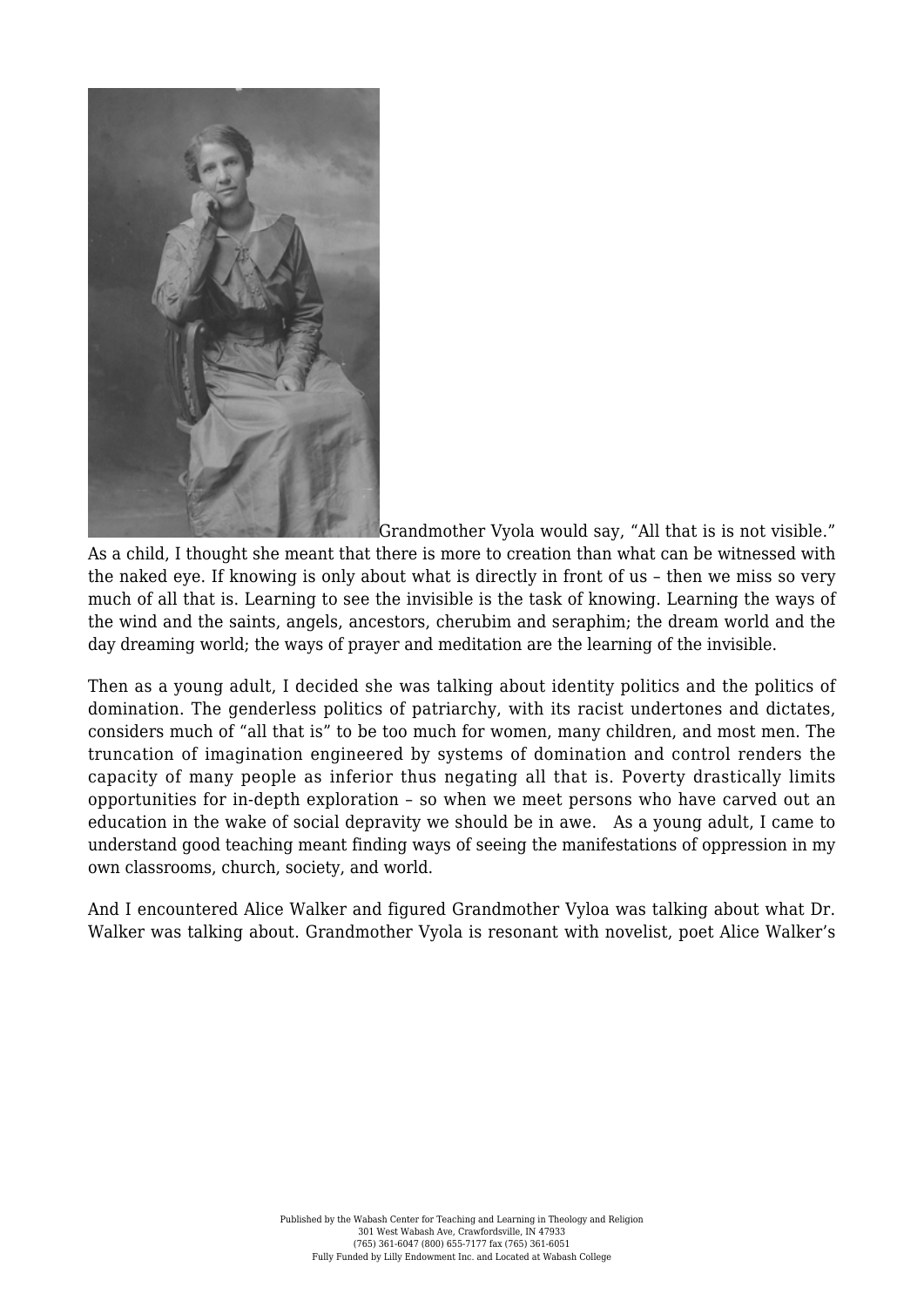

four-part definition of a "Womanist" from *In Search of Our Mothers' Gardens: Womanist Prose*, 1983. The first part of the definition reads in part: "….Wanting to know more and in greater depth than is considered 'good' for one." It seems as though Vyola and Alice were cut from the same cloth.

In the last few days, I have turned my attention exclusively toward preparation for school. I have my head down as I put finishing touches on my syllabi, design learning activities, schedule guest colleagues, locate films, and order art supplies. My mode is one of efficiency and my mood is closed off. I am, in my planning, working from an attitude of indubitability. I have a clarity about what I will teach, how I will teach and what my students will learn.

While immersed in my preparations, grandmother whispered in my ear. Grandmother Vyola says that patent planning is not good for me or my students. She advises that the better way is to be more opened ended – like Jesus' parables. Allow the students' voice to affect most aspects of the course design, not just the convenient parts. Consider that you cannot see all there is to see so leave room for your own learning while you teach. Most of all, the plan that that which is revealed will be marvelous and know it is unplannable, but can be readied for – Get Ready!

I have learned to pause when grandmother speaks. I take a second look at my plans and see that I have relied, a bit, on stale redundancy and a few too many current conventions. I recognize that when I start telling myself I know what will happen, what can happen in my own classroom – I am in danger of not allowing for surprise, the unexpected, or the un-expectable activity of Spirit. My grandmothers Vyola and Alice remind me that my certainty is likely a trap. If I plan for only what I know, only what I can see, only for what I can do – then I am not being womanish, not acknowledging all that is in the world.

With this wisdom, I have begun to incorporate more ways of acknowledging the hegemonic forces which hide in our midst. I have adjusted and added ways which invoke the freedoms of learning for my students – freedoms like their own questioning, curiosity, and concerns being integrated into the full length of the course.